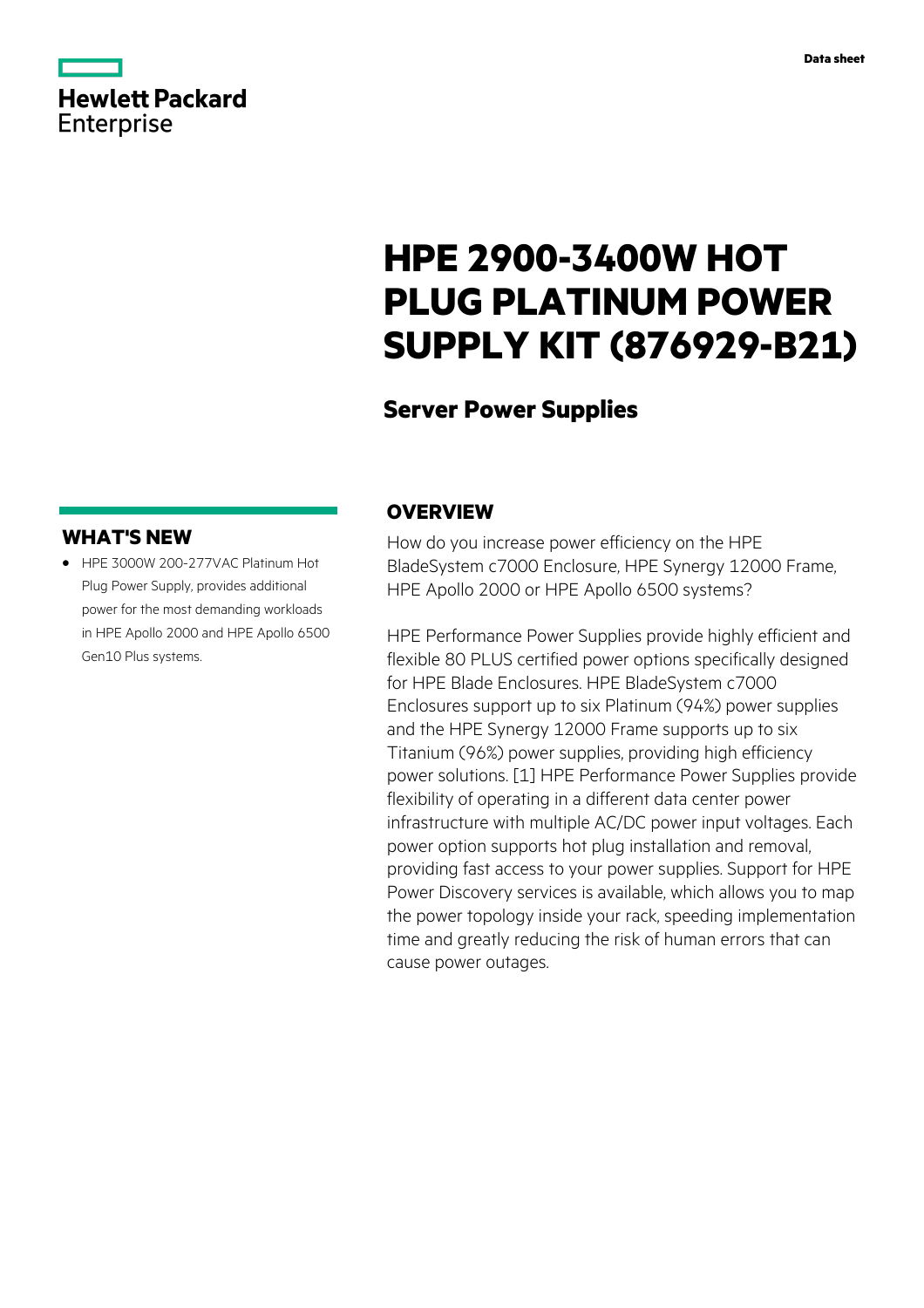### **FEATURES**

### **Highly Efficient and Flexible Power Supply Options**

HPE Performance Power Supplies give you the choice of selecting up to six Platinum, 94%, or Titanium, 96%, 80 PLUS certified power supply options, providing high efficiency power solutions that lower your power requirements and decrease data center operating costs.

Provides you with the ultimate flexibility of operating in different data center power infrastructure environments with multiple options for AC and DC power input voltages.

The power supplies support hot plug installation and removal providing fast, tool-less access to your HPE Performance Power Supplies.

It supports HPE Power Discovery services solution on all Platinum and Titanium power options allowing users to automatically map the power topology inside their racks, speeding implementation time and greatly reducing the risk of human errors that can cause power outages.

### **Technical specifications HPE 2900-3400W Hot Plug Platinum Power Supply Kit**

| <b>Product Number</b> | 876929-B21                                                                                                                                                                                                  |
|-----------------------|-------------------------------------------------------------------------------------------------------------------------------------------------------------------------------------------------------------|
| Input voltage         | 200V - 240V AC                                                                                                                                                                                              |
| <b>Power output</b>   | 2900-3400W                                                                                                                                                                                                  |
| <b>Efficiency</b>     | 94%                                                                                                                                                                                                         |
| Warranty              | HPE Power Supplies will be covered at the same service level and for the same coverage period as the<br>server unless the maximum supported lifetime and/or the maximum usage limitation has been exceeded. |